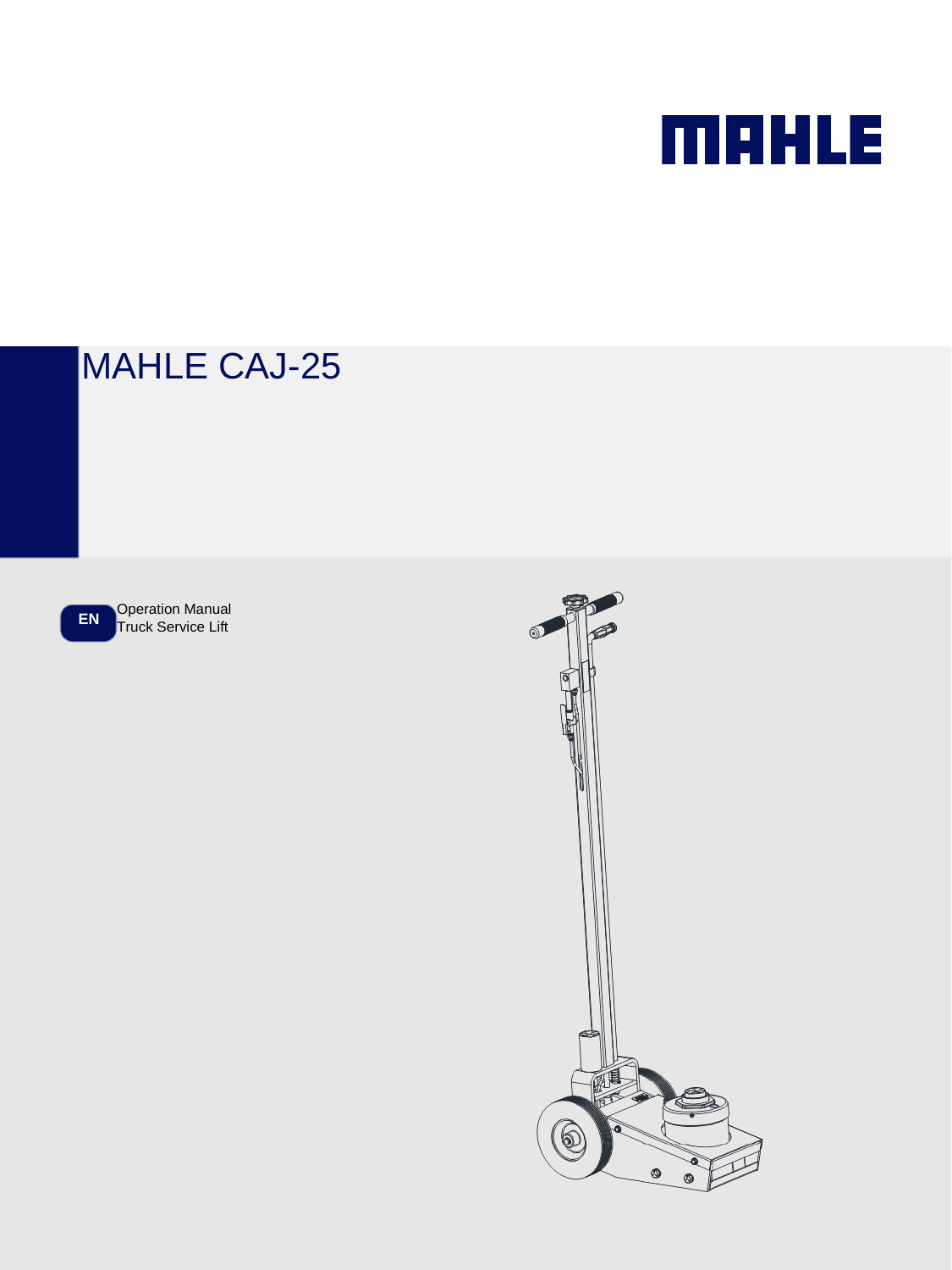

**READ THIS MANUAL CAREFULLY AND RETAIN FOR YOUR RECORDS**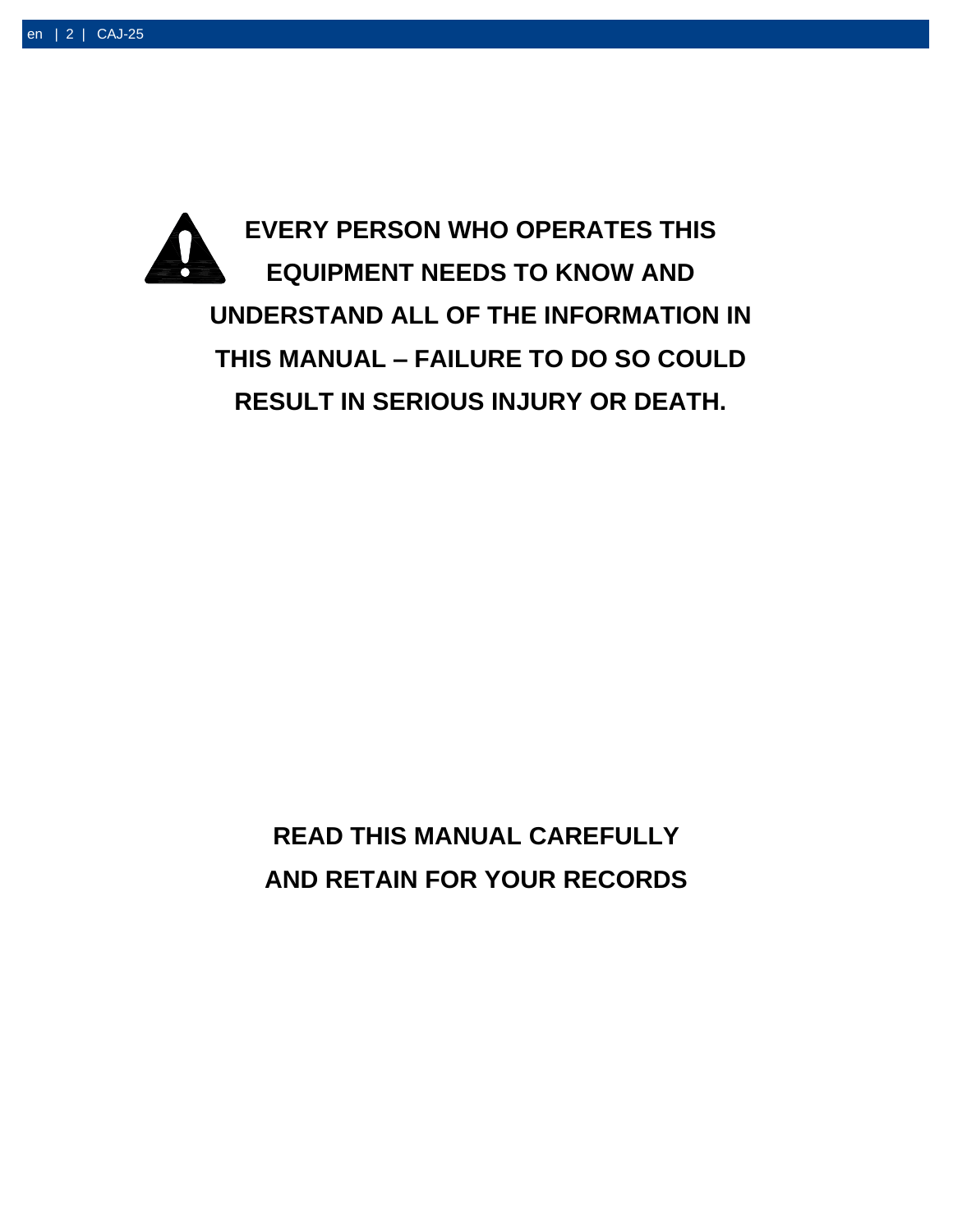### **Contents**

| 1.               |     |                                           |  |
|------------------|-----|-------------------------------------------|--|
|                  | 1.1 |                                           |  |
| 2.               |     |                                           |  |
|                  | 2.1 |                                           |  |
| 3.               |     |                                           |  |
|                  | 3.1 |                                           |  |
| 4.               |     |                                           |  |
|                  | 4.1 |                                           |  |
|                  | 4.2 | Owner and/or operator responsibilities  6 |  |
| 5.               |     |                                           |  |
|                  | 5.1 |                                           |  |
| 6.               |     |                                           |  |
|                  | 6.1 |                                           |  |
| $\overline{7}$ . |     |                                           |  |
|                  | 7.1 |                                           |  |
|                  | 7.2 |                                           |  |
| 8.               |     |                                           |  |
|                  | 8.1 | Inspection - before each use  10          |  |
|                  | 8.2 |                                           |  |
|                  | 8.3 | Maintenance instructions 11               |  |
|                  | 8.4 |                                           |  |
| 9.               |     |                                           |  |
| 10.              |     |                                           |  |
| 11.              |     |                                           |  |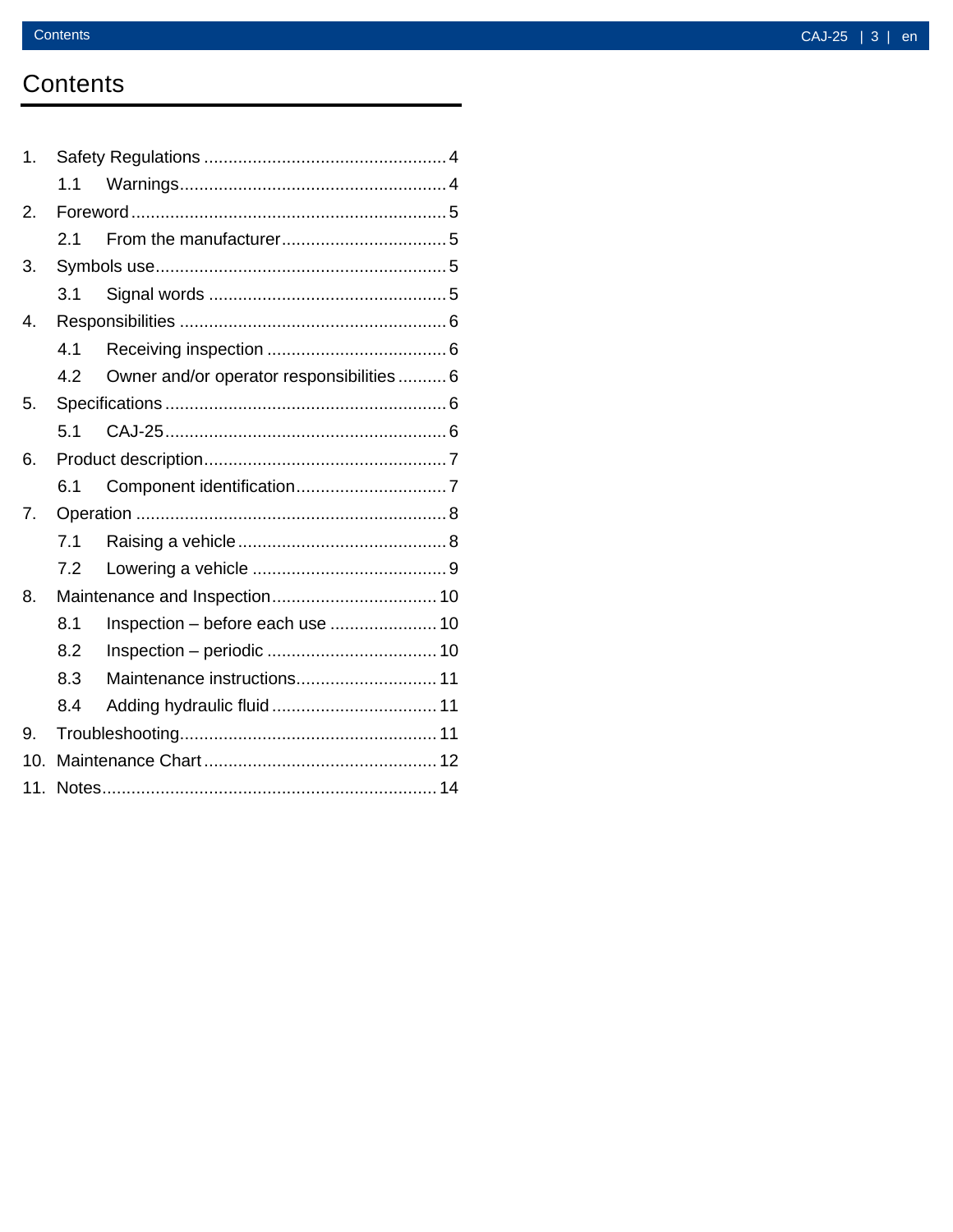### <span id="page-3-0"></span>1. Safety Regulations

#### <span id="page-3-1"></span>1.1 Warnings

- **A** Failure to follow all of these safety instructions can lead to severe injury or death from a sudden loss of the load. Contact the manufacturer at the numbers or address printed on the back cover of this manual if you have any questions.
- $\triangle$  Before using this jack, be sure you have read and understood all of the instructions and warnings on the on product labeling and in this owner's manual. See the section entitled "OWNER AND/OR OPERATOR RESPONSIBILITIES" on page 6 of this manual for more information.
- **A** Inspect the jack before each use. The jack must be removed from service if damage is detected or if the jack is subjected to an abnormal shock or load. See page 10 of this manual for proper "INSPECTION – BEFORE EACH USE."
- $\triangle$  Inspect the work area before each use. Make sure the jack and vehicle are located on a hard, level surface capable of supporting the load.
- $\triangle$  Identify appropriate vehicle lift points before using the jack. Lift only on areas of the vehicle specified by the vehicle manufacturer. The lift point must be strong enough to sustain the lifting force without damage to the vehicle. Make sure the lift point is securely cradled in the jack's factory supplied lift pad. Do not use any kind of cribbing or adapters with this jack. The jack must remain in direct contact with the floor and the lifting pad must be in direct contact with the vehicle.
- **A** Make sure the load does not exceed the rated capacity of the jack. The maximum lifting capacity of this jack is 50,000 lbs. / 22,680 kg.

A Always lift with either the factory supplied lift pad or extended lift pad in place. Never lift when one of these two factory furnished lift pads is not properly installed [see graphic on right]. Make sure the lift pad is the only part of the jack in contact with the vehicle — do not attempt to use any other part of the jack as a lifting point. Never place a hand or any other body part between lift pad and vehicle.



- **Fig. 1: Proper installation of lift pad**
- $\triangle$  Use the jack only as a lift, not as a support stand. After lifting the vehicle, never allow any part of your body to pass under it (and never begin work) until it is properly supported by appropriate support stands. Once adequate support stands are in place, remove the jack from underneath the vehicle. See pages 8-9 of this manual for information about raising and lowering a vehicle and refer to the manual that comes with your support stands for information about their proper and safe use.
- $\triangle$  Always use the jack as intended. Never modify or alter the jack. Use the jack for lifting vehicles only. Never use more than one jack at the same time to raise a vehicle. If this jack does not have sufficient capacity to lift a load, use a different jack with adequate capacity. Do not use any type of blocks, cribbing devices, or adapters with this jack. The jack must remain in direct contact with the floor and the lifting pad must be in direct contact with an appropriate lift point on the vehicle. Never attempt to reposition or rotate the jack or move, dolly, or drive the vehicle while the vehicle is raised. Never throw the jack or allow the jack to fall from an elevated position, such as from a truck bed.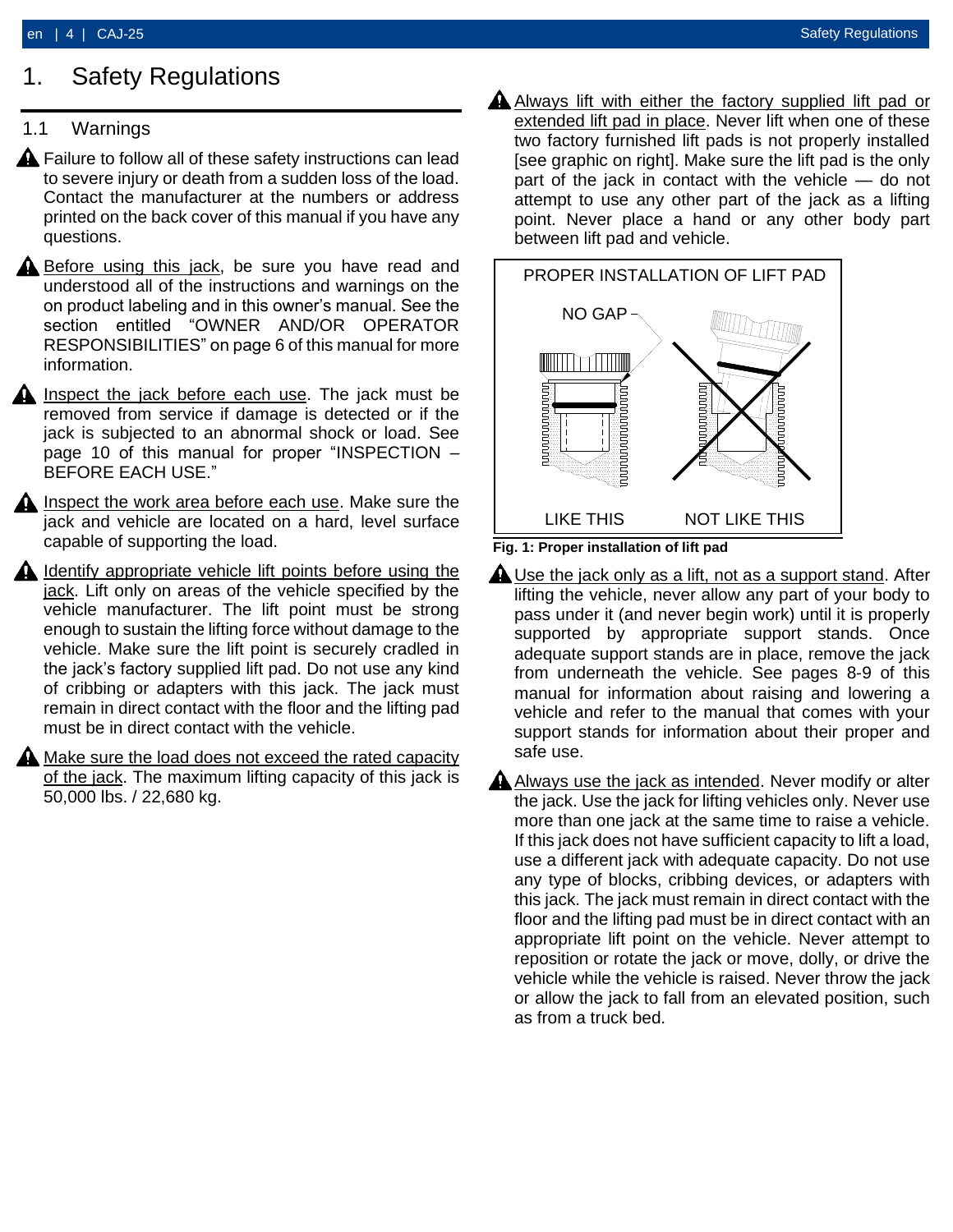### <span id="page-4-0"></span>2. Foreword

#### <span id="page-4-1"></span>2.1 From the manufacturer

Thank you for your purchase. To complement the offering of A/C, fluid and nitrogen service equipment, MAHLE Service Solutions has partnered with Gray Manufacturing to provide the highest quality hydraulic and pneumatic equipment available for the professional service technician. This equipment adheres to high standards promised in the MAHLE guarantee including the assurance of innovation and reliability that comes with the Gray Manufacturing name. Please contact MAHLE Service Solutions' customer service at (800) 468-2321 or tech.mss@us.mahle.com with any comments or questions.

### <span id="page-4-2"></span>3. Symbols Use

#### <span id="page-4-3"></span>3.1 Signal words

Signal words call attention to a safety message or messages, or a property damage message or messages, and designate a degree or level of hazard seriousness. Signal words used in this manual include:

| <b>Keyword</b> | <b>Probability of</b><br>occurrence  | <b>Severity of danger if</b><br>instructions not observed |
|----------------|--------------------------------------|-----------------------------------------------------------|
| <b>DANGER</b>  | <b>Immediate</b><br>impending danger | Death or severe injury.                                   |
| <b>WARNING</b> | Possible impending<br>danger         | Death or severe injury                                    |
| <b>CAUTION</b> | Possible dangerous<br>situation      | <b>Minor</b> injury                                       |
| <b>NOTICE</b>  | Possible damage to<br>property       | <b>Possible property</b><br>damage                        |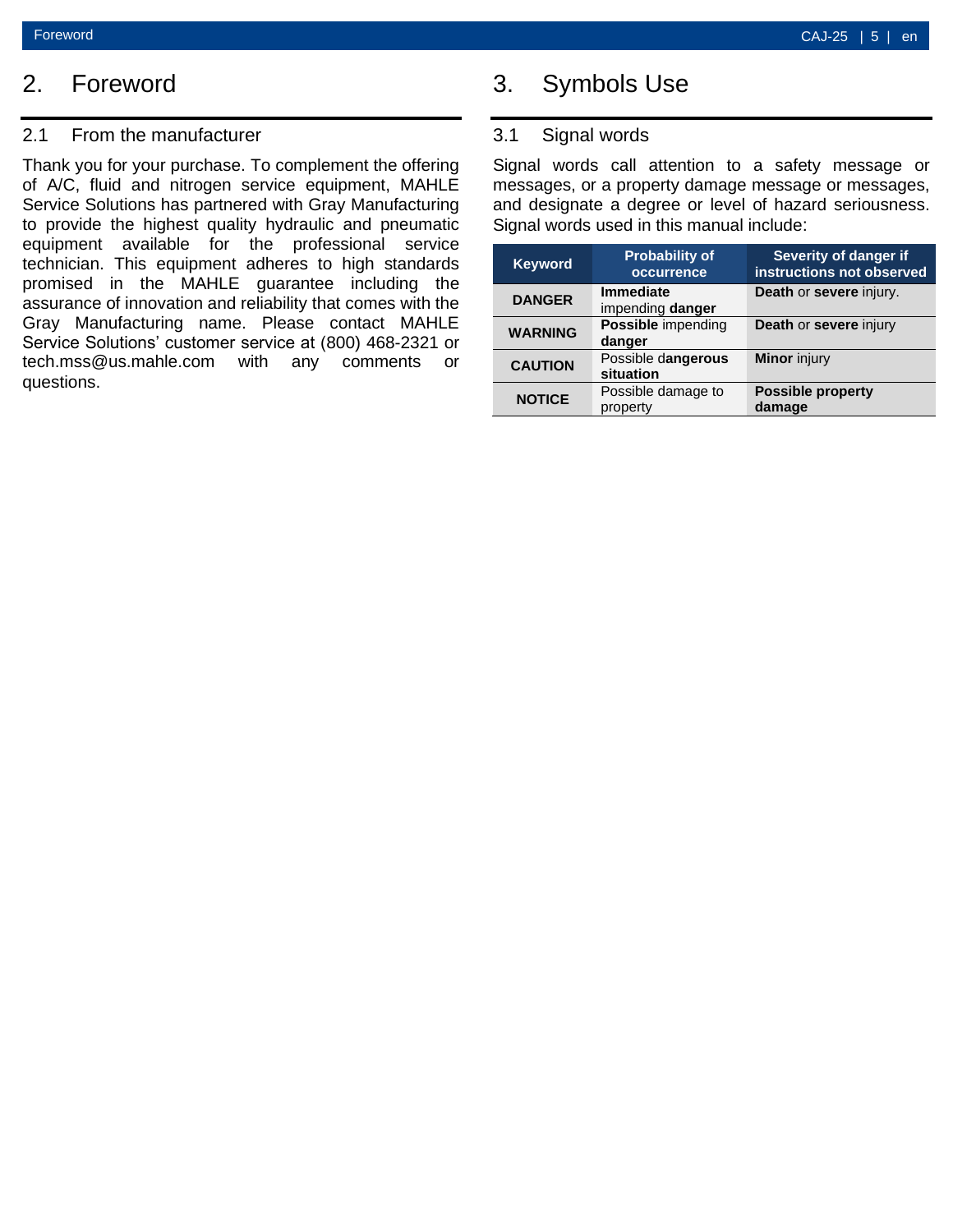### <span id="page-5-0"></span>4. Responsibilities

#### <span id="page-5-1"></span>4.1 Receiving inspection

Before attempting to operate this equipment, thoroughly read and understand this manual. Completely remove all tape and packaging. Inspect the equipment immediately upon delivery. If shipping damage is evident, inform the delivering carrier immediately and contact the manufacturer using the contact information on the back cover of this manual.

#### <span id="page-5-2"></span>4.2 Owner and/or operator responsibilities

The owner of this equipment must read these instructions and maintain them for future reference and for instructing any other users of the equipment. The owner is responsible for keeping all warning labels and instruction manuals legible and intact. Replacement labels and literature are available from the manufacturer. The owner must never authorize or allow anyone to use this equipment until the operator has read and understood the information in this manual and on the accompanying labeling on the equipment itself.

If this equipment is being used in an occupational setting (or workplace), the employer should ensure that all personnel working with and around the equipment know of the risks associated with its use. Personnel involved in the use and operation of this equipment shall be careful, competent, trained, and qualified in the safe operation of the equipment and its proper use when servicing motor vehicles and their components. Safety information provided with this equipment should be emphasized by the employer and understood by each employee. The employer must make this manual available to all personnel using this equipment and all personnel must read and understand the contents of this manual. If the operator is not fluent in English, the manufacturer's instructions and warnings shall be read to and discussed with the operator in the operator's native language by the employer, making sure that the operator comprehends its contents and observes the proper procedures for use of this equipment.

### <span id="page-5-3"></span>5. Specifications

#### <span id="page-5-4"></span>5.1 CAJ-25

| <b>Model CAJ-25</b>                            | <b>US units</b>   | <b>Metric units</b> |
|------------------------------------------------|-------------------|---------------------|
| Maximum capacity                               | 50,000 lbs        | 22,680 kg           |
| Required air pressure                          | 90-200 psi        | $6.2 - 13.8$ bar    |
| Minimum start height                           | 8.25 in           | $21.0 \text{ cm}$   |
| Minimum start height (w/<br>extended lift pad) | 11.25 in          | 28.6 cm             |
| Maximum lift height                            | 18 in             | 45.7 cm             |
| Maximum lift height (w/<br>extended lift pad)  | $21$ in           | 53.3 cm             |
| <b>Stroke</b>                                  | $5.13$ in         | $13.0 \text{ cm}$   |
| <b>Extension screw adjustment</b>              | 4.69 in           | $11.9 \text{ cm}$   |
| Frame width                                    | 8.5 in            | 21.6 cm             |
| Frame length                                   | $18.1$ in         | 46.0 cm             |
| Wheel diameter                                 | 8 <sub>in</sub>   | $20.3 \text{ cm}$   |
| Handle length                                  | 51 in             | 129.5 cm            |
| Lift pad diameter                              | $2$ in            | 5.1 cm              |
| Weight                                         | 120 <sub>1b</sub> | 54.4 kg             |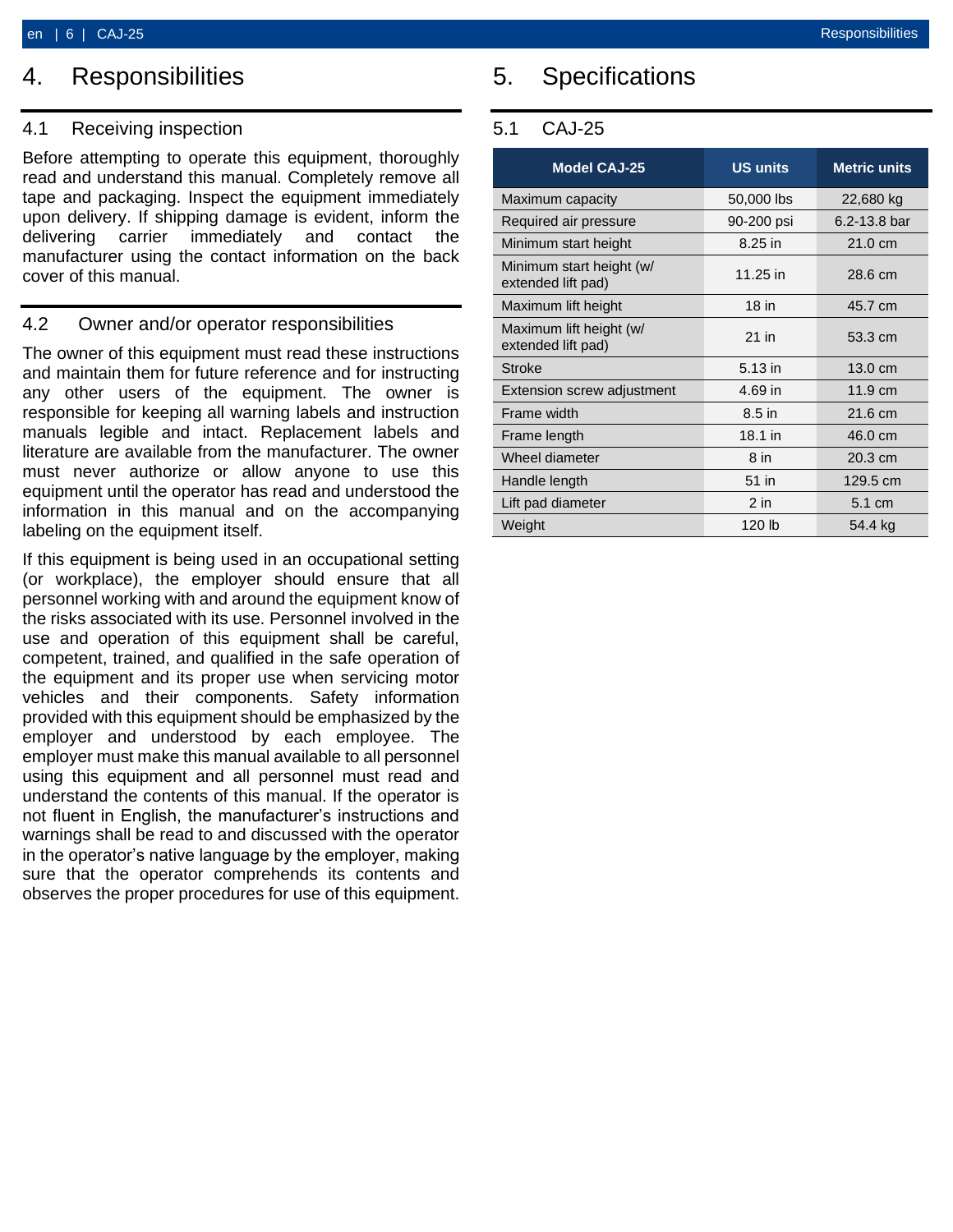### <span id="page-6-0"></span>6. Product Description

### <span id="page-6-1"></span>6.1 Component identification



### **Fig. 2: Top view**

- 1 Plastic cover for oil reservoir plug<br>2 Extended lift pad
- 2 Extended lift pad<br>3 Air control lever
- 3 Air control lever<br>4 Air control valve<br>5 Release knob
- Air control valve
- 
- 5 Release knob<br>6 Handle tilt rod 6 Handle tilt rod



#### **Fig. 3: Top view**

- 1 Lift pad
- 1 Lift pad<br>2 Extension screw<br>3 Ram
- 3 Ram<br>4 Whee
- Wheel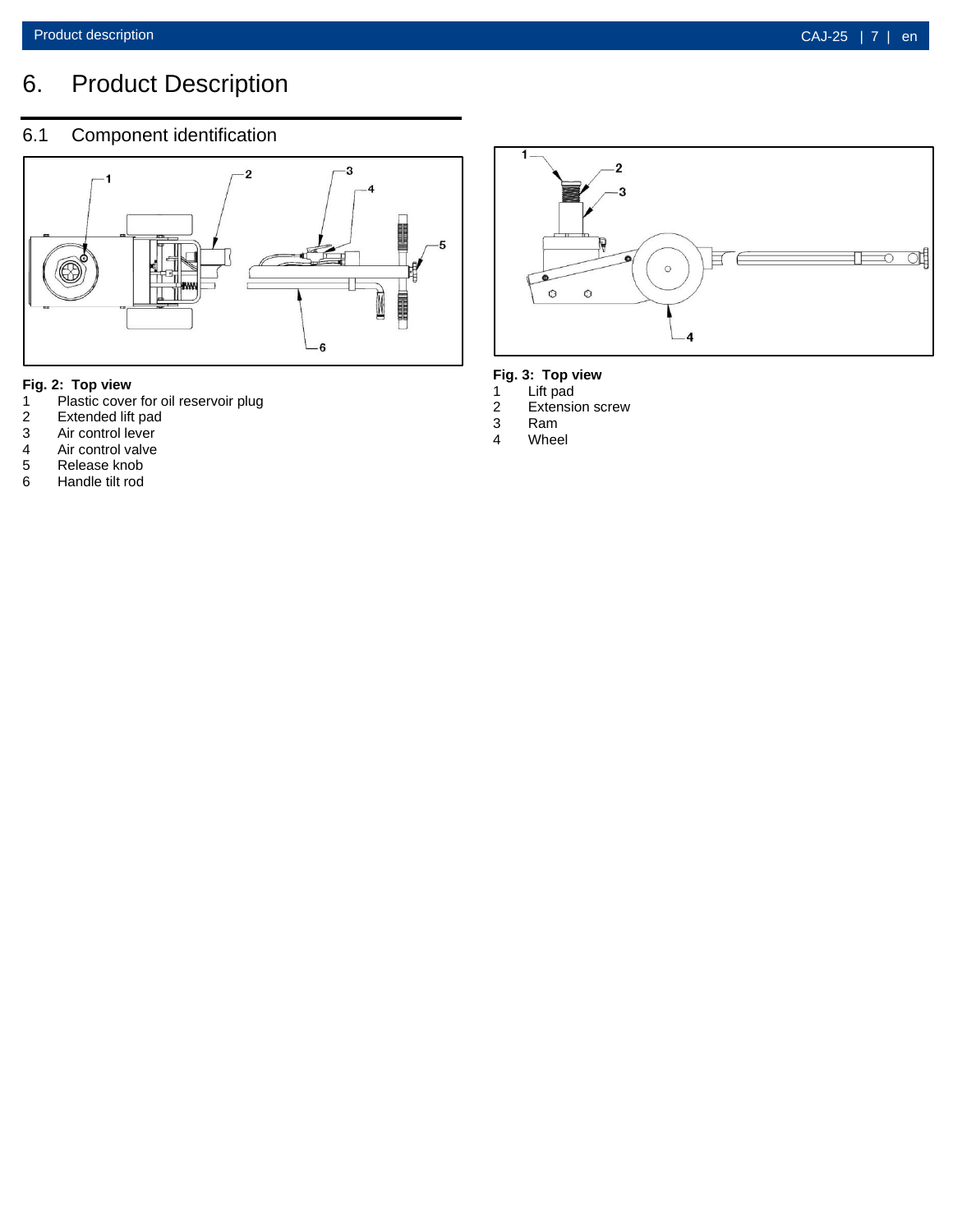### <span id="page-7-0"></span>7. Operation

- $\triangle$  WARNING This section discusses the appropriate and safe methods for using the jack to raise and lower a vehicle. Safe operation is not limited to simply raising and lowering a vehicle - it also includes adequate preparation before the vehicle is lifted. Failure to follow all of the steps outlined in this section could result in serious injury or death.
- <span id="page-7-1"></span>7.1 Raising a vehicle
- 1. Make sure the vehicle load does not exceed the rated capacity of the jack (50,000 lbs. / 22,680 kg.)
- 2. Inspect the jack for signs of wear or damage (see "Inspection Instructions" in Section 8). The jack should be immediately removed from service if you detect any abnormal conditions or signs of damage that suggest the jack will not work properly or safely — When in doubt, don't use the jack!
- $\bigtriangleup$  If you see any signs of wear or damage, or if there is any indication that the jack is not performing normally, immediately take it out of service and contact customer service at the address and number shown on the back cover of this manual. NEVER use a jack that appears damaged in any way.
- 3. Transport the jack to the work area by wheeling it. You can push or pull the jack. Wheel the jack across smooth surfaces only.
- **A** Jolting caused by the wheels catching on uneven surfaces can cause physical strain and personal injury.
- 4. Select appropriate vehicle support stands and bring them to the immediate work area. Follow the instructions supplied with the vehicle stands. Use appropriate vehicle stands to support the load immediately after lifting. NEVER use the jack to support a load while working on a vehicle. Failure to follow all of these instructions can result in jack instability and loss of a load.
- 5. Examine the work area. Use the jack only on hard, level surfaces capable of safely supporting the load. The jack must ALWAYS remain in direct contact with the floor. NEVER attempt to lift from a polished or greasy floor. Clear the surrounding area of personnel, tools, equipment, or any other objects that would interfere with the use of the jack. If these conditions cannot be met, move the vehicle and jack to an area where the lift can be performed safely.
- 6. Chock the vehicle's wheels. When raising a vehicle from one end, always chock the wheels that will remain on the ground. Make sure at least two wheels of the vehicle remain in contact with the floor at all times — NEVER use the jack to raise all four wheels of the vehicle from the floor.
- 7. Verify that the vehicle's engine is not running before raising it.
- 8. Identify a lift point on the vehicle that is capable of supporting the load. Lift only on areas of the vehicle specified by the vehicle manufacturer. The lift point must be strong enough to sustain the lifting force without damage to the vehicle.
- 9. Position the lift pad for contact with the vehicle's lift point. Check to make sure the lift pad contacts and cradles the lift point squarely and securely so as to prevent loss of load.
- 10. Connect a quick coupler to the air control valve. Close the release valve by rotating the release knob clockwise. Attach air supply of 90 psi minimum to 200 psi maximum. The unit is now ready for use. Actuation of the air control lever will now raise the lift pad. Rotating the release knob counterclockwise will lower the lift pad (always rotate this knob slowly and only rotate the knob as far as necessary to lower the vehicle gently).
- 11. Raise the load to the desired height. Upon actuating the air control valve, the jack lift pad will rise quickly until contact is made with the load. Then the jack will continue to lift the load (at a slower rate) until the air control valve is released or the jack has reached the limit of its stroke.
- 12. Position appropriate support stands under the vehicle manufacturer's recommended lift areas to provide stable support for the raised vehicle. Make sure all personnel are clear of the area.
- 13. Lower the vehicle onto the support stands by slowly and carefully turning the release control knob counterclockwise. When lowering the jack, it is important to keep the rate of lowering under control and to assure the recommended vehicle lift points will properly rest on the stand pad. Refer to the instructions and warnings accompanying the support stands for additional information about their safe use.
- 14. When the support stands are supporting the entire load, the jack can be removed from the area before work on the vehicle begins.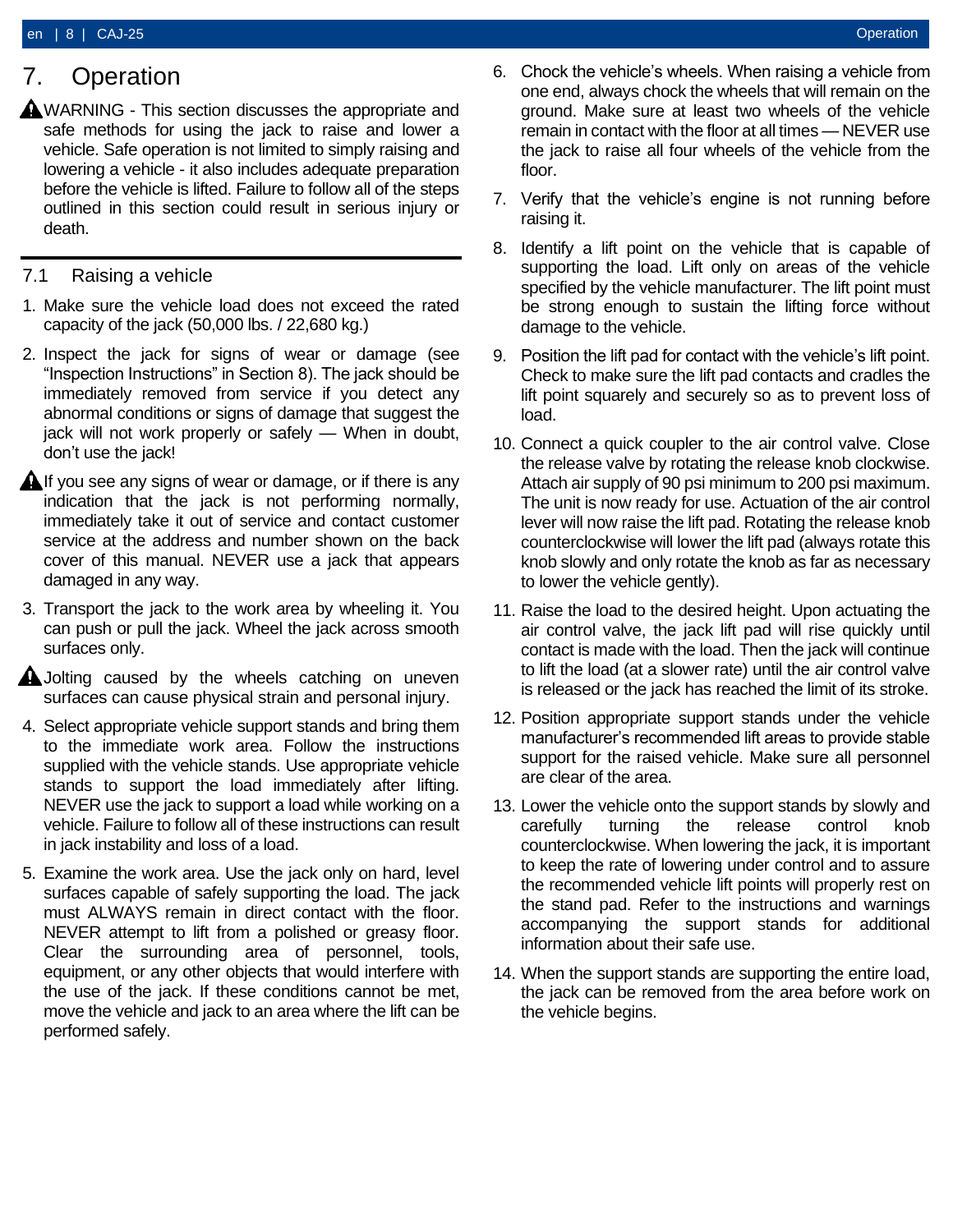#### <span id="page-8-0"></span>7.2 Lowering a vehicle

- 1. Make sure the vehicle load does not exceed the rated capacity of the jack (50,000 lbs. / 22,680 kg.)
- 2. Inspect the jack for signs of wear or damage (see "Inspection Instructions" in Section 8). The jack should be immediately removed from service if you detect any abnormal conditions or signs of damage that suggest the jack will not work properly or safely — When in doubt, don't use the jack!
- 3. Transport the jack to the work area by wheeling it. You can push or pull the jack. Wheel the jack across smooth surfaces only.
- 4. Close the release knob by rotating clockwise and actuate the control valve to raise the vehicle off the vehicle support stands.
- 5. Carefully remove the vehicle support stands from beneath the vehicle and place them away from the work area.
- 6. Slowly turn the release knob counterclockwise to lower the vehicle to the floor gently. The ram will fully retract by leaving the air supply connected and the release valve open. The ram will fully retract even under no -load conditions.
- 7. Lower the jack completely and move the jack and chocks away from the work area.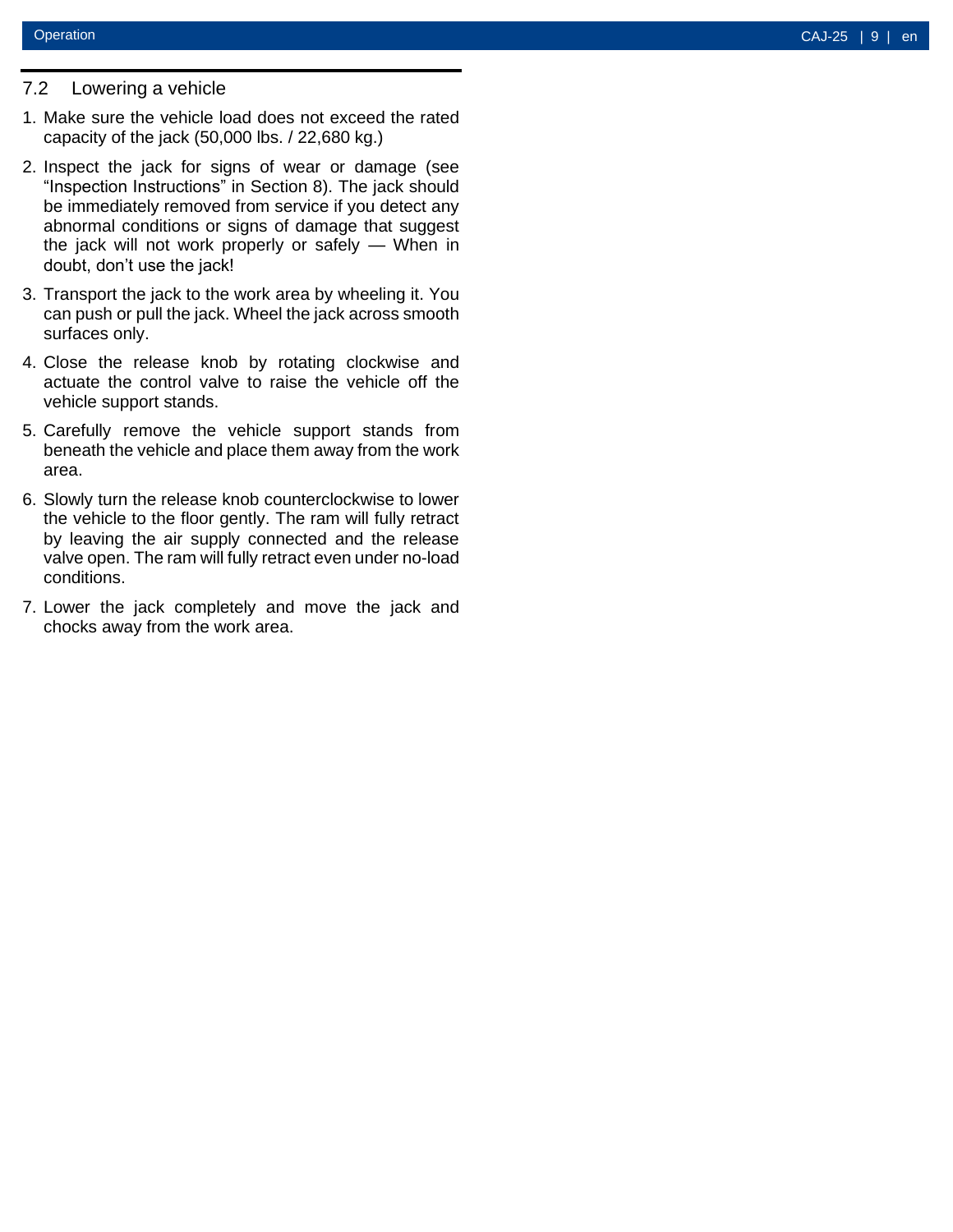### <span id="page-9-0"></span>8. Maintenance and Inspection

 $\triangle$  WARNING - The jack must be inspected according to the requirements of this section. Failure to properly inspect the jack could lead to severe injury or death. The jack must be removed from service and inspected immediately if it is subjected to an abnormal load or a shock load. If any irregularities or problems are detected during an inspection, the jack must be removed from service immediately and repaired. Contact the manufacturer at the numbers and address printed on the back cover of this manual.

#### <span id="page-9-1"></span>8.1 Inspection – before each use

Visual inspection of the jack must be made before each use of the jack. The jack should be immediately removed from service if any of the following conditions are detected or observed:

- The lift pad or extended lift pad is cracked, chipped, or shows signs of excessive wear.
- ▶ The ram or extension screw shows signs of damage such as bends, twists, cracks, chips, corrosion, misuse, or excessive wear.
- ▶ The jack's controls or wheels do not operate smoothly or freely.
- $\triangleright$  An oil leak is observed.
- Any abnormal condition or sign of damage that suggests the jack will not work properly.

#### <span id="page-9-2"></span>8.2 Inspection – periodic

The jack owner (or a knowledgeable person appointed by the owner) must give the jack a more thorough inspection weekly (if it is used on a daily basis) or monthly (if used less frequently). In addition to a visual inspection (as described above), the inspector should also operate and move the jack to assist in identifying any problems that might exist. The jack must be removed from service and repaired if the jack appears damaged, if it is badly worn, or if it operates abnormally.

- $\blacktriangleright$  Inspect lift pad and extended lift pad and remove jack from service if either lift pad is cracked, chipped, or shows signs of excessive wear.
- ▶ Raise and lower the ram to ensure it moves smoothly through its full range. Inspect the ram and extension screw for damage such as bends, twists, cracks, chips, corrosion, misuse, or excessive wear.
- ▶ Raise and lower the ram and extension screw to ensure that all controls operate smoothly and freely.
- ▶ Move the jack forward and backward on its wheels to ensure that the wheels rotate smoothly and freely.
- $\triangleright$  Inspect for oil leaks. If oil leaks occur, refer to the "Troubleshooting" section of this manual.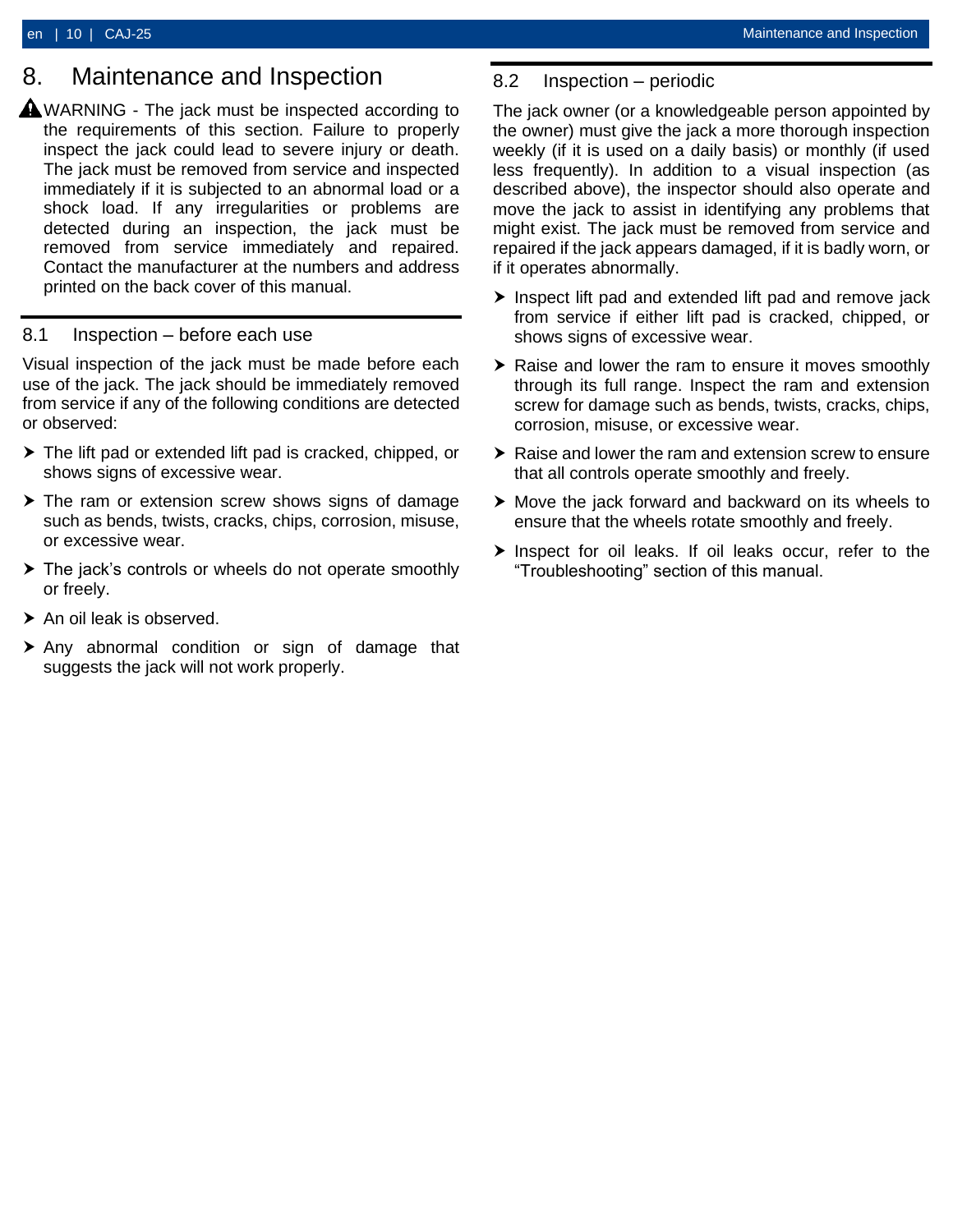#### <span id="page-10-0"></span>8.3 Maintenance instructions

- **A** WARNING All inspection and maintenance procedures must be performed after the jack has been removed from service. Failure to do this may result in personal injury and/or property damage.
- All warning and capacity labels should be readable and complete. Wash external surfaces of jack, labels, and decals with a mild soap solution.
- $\triangleright$  Lubricate all rotating and sliding portions of the jack monthly.

#### <span id="page-10-1"></span>8.4 Adding hydraulic fluid

- **A**WARNING The oil reservoir in this equipment is sealed and pressurized when in use. When checking the fluid level, do not have the jack connected to the air supply. Failure to heed this warning may result in personal injury and/or property damage.
- 1. Remove the jack from service.
- 2. Disconnect the air line.
- 3. The ram must be in the fully-lowered position and the jack must be on a level surface.
- 4. Carefully remove the plastic cover from the oil reservoir plug located on the top surface of the jack body.
- 5. Clean around the surface of the oil fill plug to prevent contamination of the hydraulic oil system.
- 6. Remove the oil fill plug using a 3/16 Hex wrench.
- 7. Visually check the hydraulic oil level. RAM MUST BE FULLY RETRACTED. The oil should be within 1/4 inch of the bottom of the oil fill hole. If the fluid level is low, add a high-grade hydraulic fluid equivalent to Phillips 66 Megaflow™ AW HVI Hydraulic Oil 22.
- **A CAUTION Do not use brake or transmission fluid. Use** of the wrong fluid can deteriorate the seals and corrosion problems will occur.
- 8. Reinstall and secure the oil reservoir plug, replace the plastic cover, and connect to air supply and test for normal operation.

### <span id="page-10-2"></span>9. Troubleshooting

This section is a list of potential problems and solutions. If the solution listed fails to correct the problem, call the manufacturer at the numbers and address printed on the back cover of this manual. Please have the model number, and serial number of your jack available. The serial number is permanently stamped on a metal tag attached to the top of the frame.

| <b>Problem</b>         | <b>Cause/Solution</b>                                                                                                                                                                                                                                                                       |
|------------------------|---------------------------------------------------------------------------------------------------------------------------------------------------------------------------------------------------------------------------------------------------------------------------------------------|
| Fails to lift load     | • Low oil level; see the "Adding Hydraulic<br>Fluid" section.<br>• Inadequate air pressure; ensure 90 psi<br>minimum.<br>$\bullet$ Release<br>open; turn release<br>knob<br>clockwise until tight.<br>• Airline leaks; locate and correct leaks.<br>• Overloaded; use larger-capacity jack. |
| Air motor will not run | • Airline leaks; locate and correct leaks.<br>• Inadequate air pressure; ensure 90 psi<br>minimum.<br>• Air piston sticking or stuck, add oil to air<br>inlet to lubricate piston.                                                                                                          |
| Oil leaks              | reservoir plug loose; tighten<br>$\bullet$ Oil<br>oil<br>reservoir plug.                                                                                                                                                                                                                    |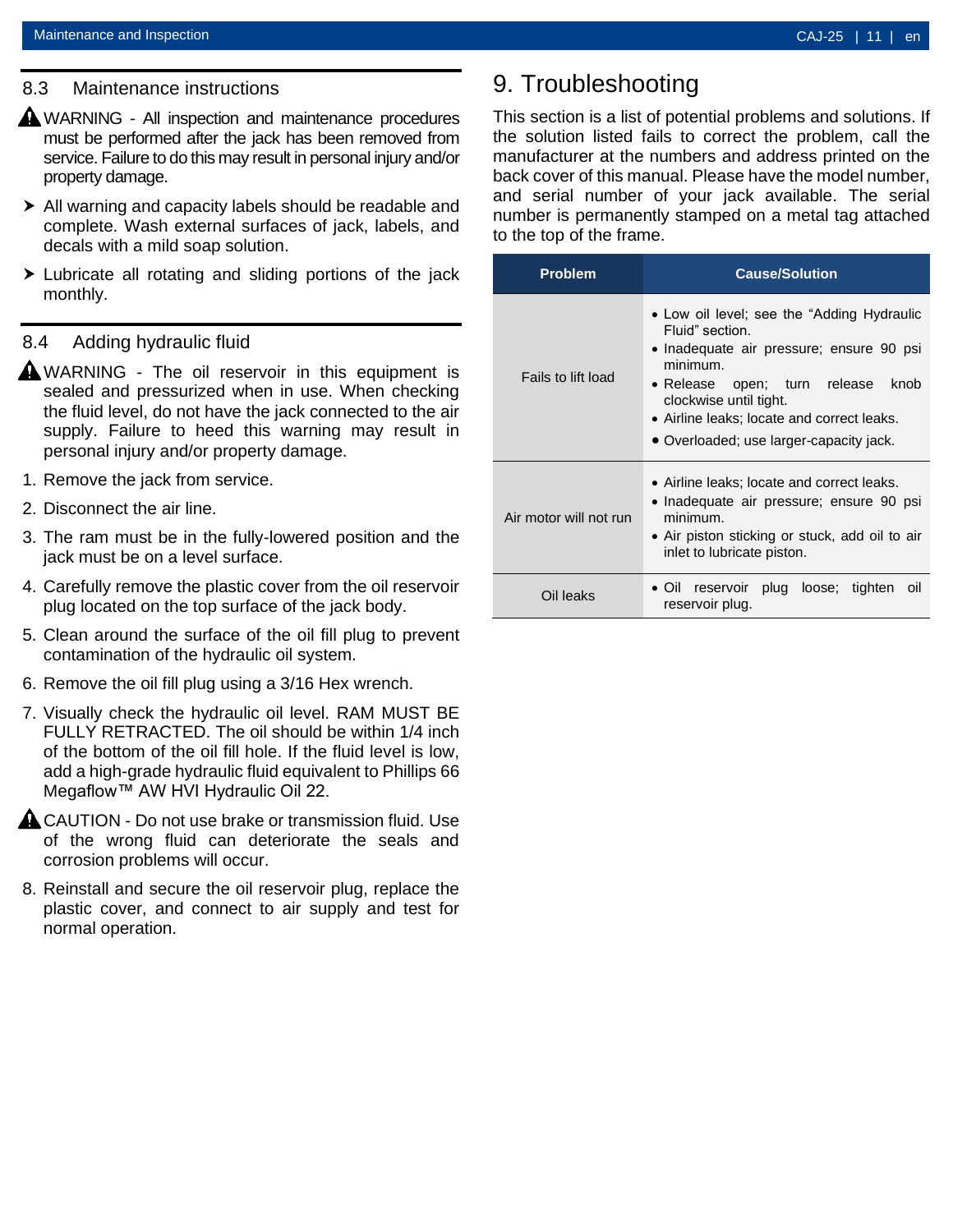### <span id="page-11-0"></span>10. Maintenance Chart

| <b>Action</b>        | <b>Date</b> | <b>Details</b> | Person<br>responsible |
|----------------------|-------------|----------------|-----------------------|
| Receiving inspection |             |                |                       |
|                      |             |                |                       |
|                      |             |                |                       |
|                      |             |                |                       |
|                      |             |                |                       |
|                      |             |                |                       |
|                      |             |                |                       |
|                      |             |                |                       |
|                      |             |                |                       |
|                      |             |                |                       |
|                      |             |                |                       |
|                      |             |                |                       |
|                      |             |                |                       |
|                      |             |                |                       |
|                      |             |                |                       |
|                      |             |                |                       |
|                      |             |                |                       |
|                      |             |                |                       |
|                      |             |                |                       |
|                      |             |                |                       |
|                      |             |                |                       |
|                      |             |                |                       |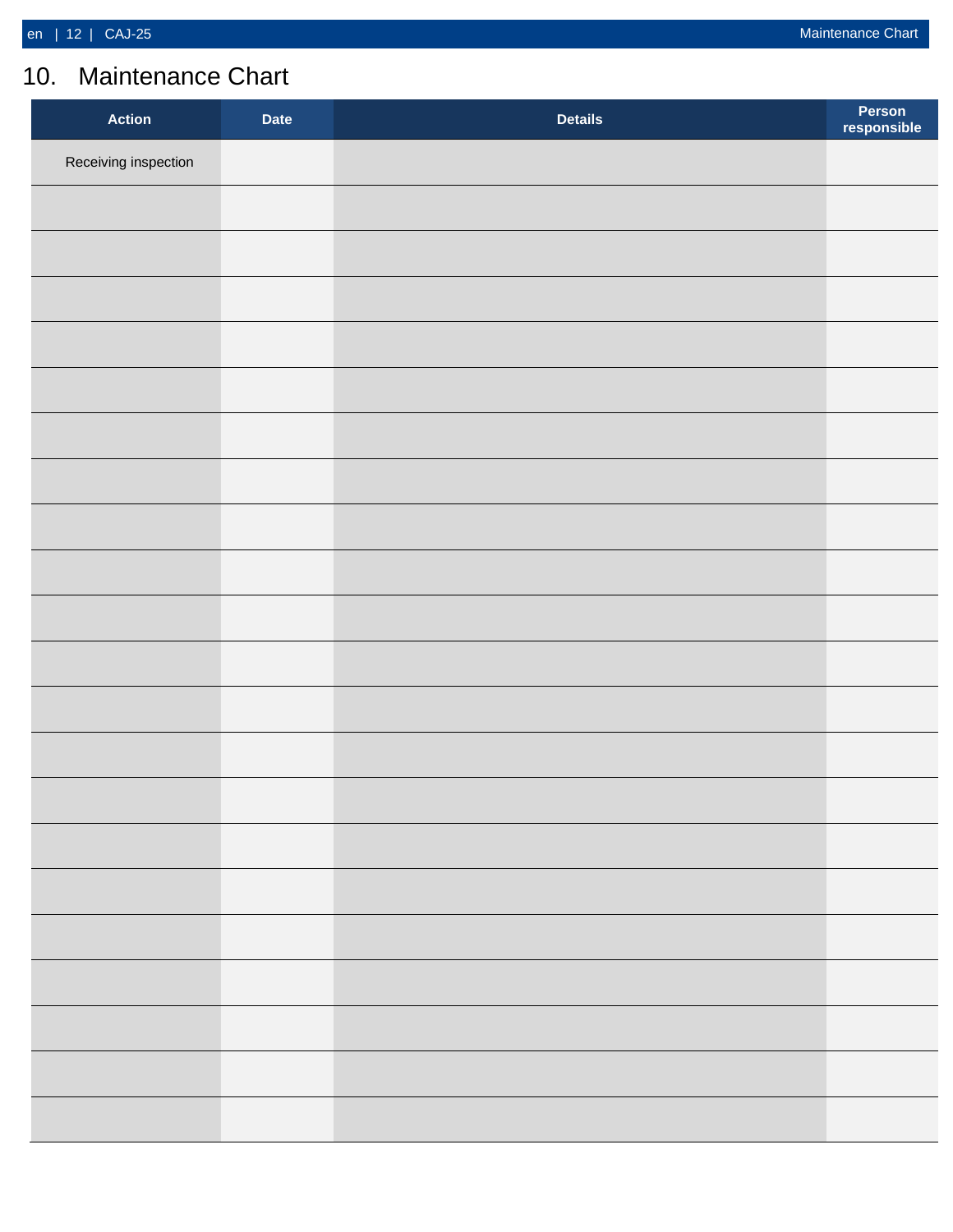| <b>Action</b> | <b>Date</b> | <b>Details</b> | Person<br>responsible |
|---------------|-------------|----------------|-----------------------|
|               |             |                |                       |
|               |             |                |                       |
|               |             |                |                       |
|               |             |                |                       |
|               |             |                |                       |
|               |             |                |                       |
|               |             |                |                       |
|               |             |                |                       |
|               |             |                |                       |
|               |             |                |                       |
|               |             |                |                       |
|               |             |                |                       |
|               |             |                |                       |
|               |             |                |                       |
|               |             |                |                       |
|               |             |                |                       |
|               |             |                |                       |
|               |             |                |                       |
|               |             |                |                       |
|               |             |                |                       |
|               |             |                |                       |
|               |             |                |                       |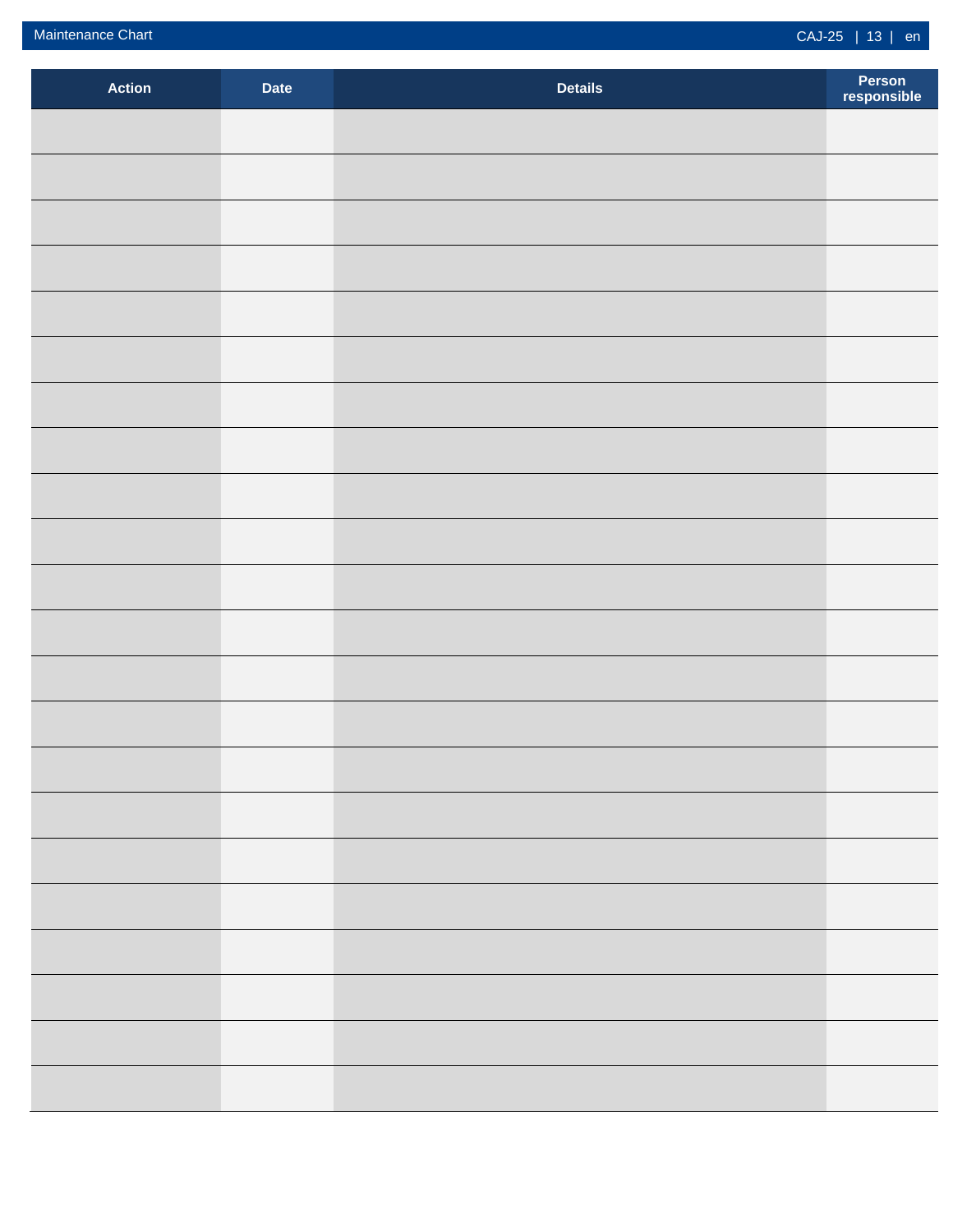<span id="page-13-0"></span>11. Notes